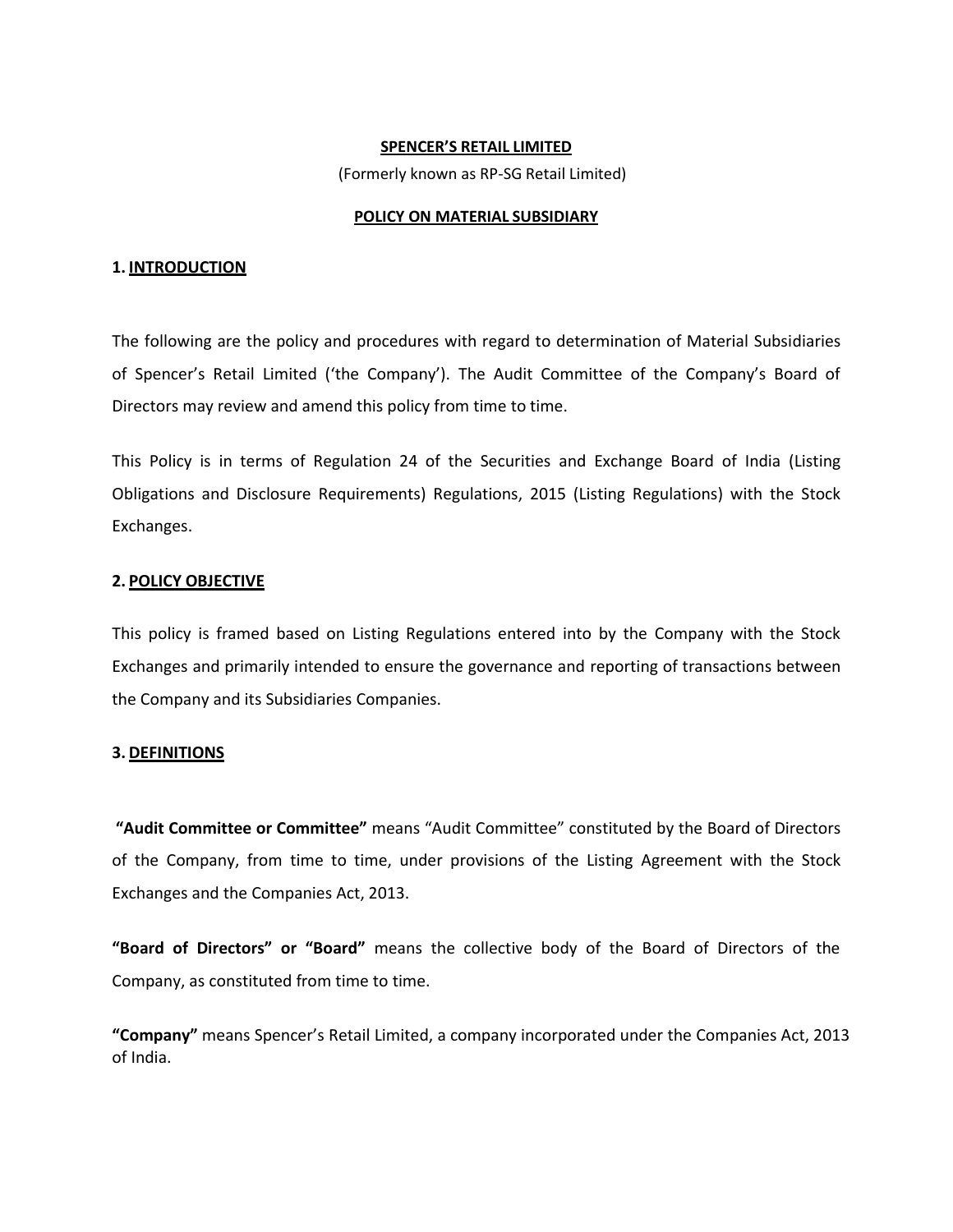**"Independent Director"** means a director of the Company, who satisfies the criteria for independence stipulated under the Companies Act, 2013 and the Listing Agreement entered into with the Stock Exchanges.

**"Policy"** means the Policy on Material Subsidiary.

**"Material Non Listed Subsidiary"** shall mean a Material Non-Listed Subsidiary whose income or net worth exceeds 10% of the consolidated income or net worth respectively of the Company and its subsidiaries in the immediately preceding accounting year.

**"Significant Transaction or Arrangement"** shall mean any individual transaction or arrangement that exceeds or is likely to exceed 10% of the total revenues or total expenses or total assets or total liabilities, as the case may be, of the unlisted subsidiary for the immediately preceding accounting year.

**"Subsidiary"** shall be as defined under the Companies Act, 2013 and the Rules made thereunder.

# **4. POLICY**

- a) A subsidiary shall be considered a Material Subsidiary, if such subsidiary's income or net worth exceeds 10% of its consolidated income or net worth of the Company and its subsidiaries as per the audited balance sheet of the previous financial year.
- b) At least one Independent Director on the Board of Directors of the Company shall be a director on the Board of Directors of a Material Non-Listed Subsidiary Company, if there is any such subsidiary.

For the purpose of this requirement, an unlisted material subsidiary company shall mean an unlisted subsidiary company, whose income or net worth exceeds twenty percent of the consolidated income or net worth respectively, of the Company and its subsidiaries in the immediately preceding accounting year.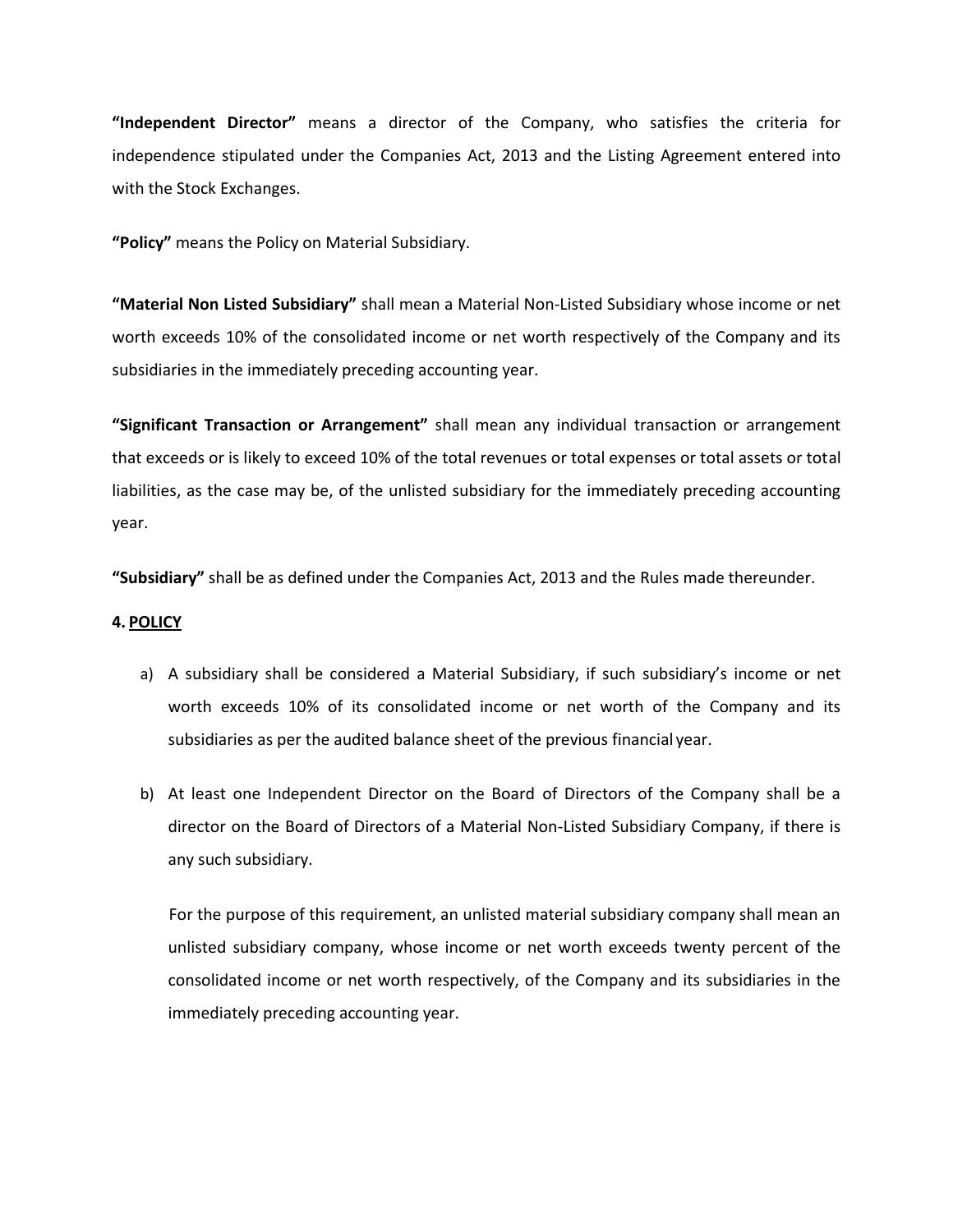- c) The Audit Committee shall review the financial statements, in particular, the investments made by the unlisted subsidiary Company on an annual basis.
- d) The minutes of the Board Meetings of the unlisted subsidiary companies shall be placed before the Board meetings of the Company on a quarterly basis.
- e) A statement of all Significant Transactions and Arrangements entered into by the unlisted subsidiary shall be brought to the attention of the Board on an annualbasis.
- f) The Company, without the prior approval of the members by Special Resolution shall not:

i) dispose of shares in its material subsidiary resulting in reduction of its shareholding (either on its own or together with other subsidiaries) to less than 50% or cease the exercise of control over the subsidiary,

ii) sell, dispose or lease the assets of the material subsidiary company amounting to more than 20% of the assets of the material subsidiary on an aggregate basis during a financial year, except in cases where such divestment is made under a scheme of arrangement duly approved by a Court/Tribunal.

- g) The management shall present to the Audit Committee annually a list of all subsidiaries together with the details of Material Subsidiary, if any, as defined herein. The Audit Committee shall review the same and make suitable recommendations to the Board including recommendation for appointment of at least one Independent Director on the Board of any Material Non-Listed Subsidiary.
- h) The Company and its material unlisted subsidiaries incorporated in India shall undertake secretarial audit and annex with its Annual Report, a secretarial audit report, given by a company secretary in practice.